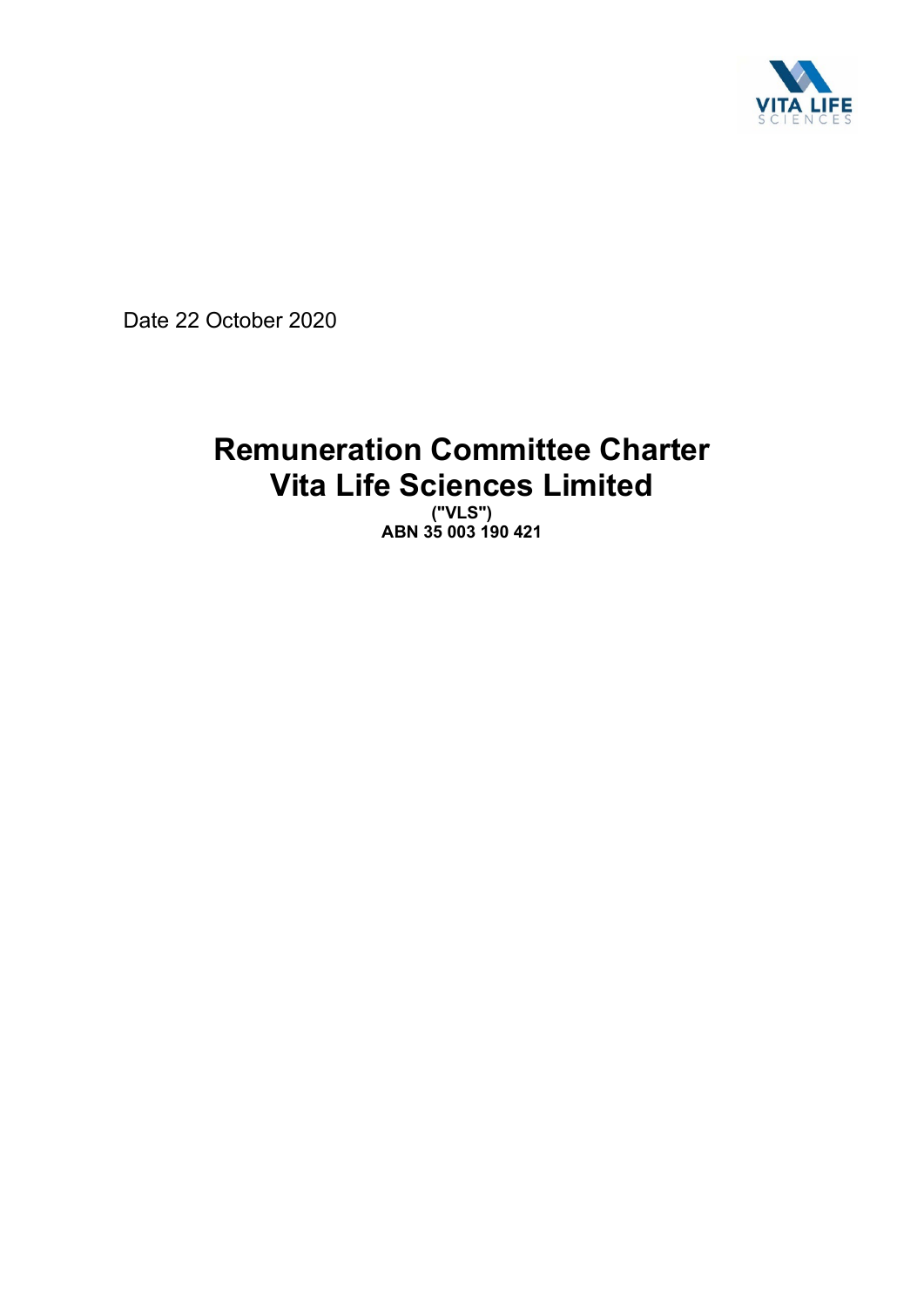## Contents

| $\overline{1}$   |  |  |
|------------------|--|--|
| 2 <sup>1</sup>   |  |  |
| 3 <sub>l</sub>   |  |  |
| $\overline{4}$ . |  |  |
| 5.               |  |  |
| 6.               |  |  |
| $\overline{7}$   |  |  |
| 8.               |  |  |
|                  |  |  |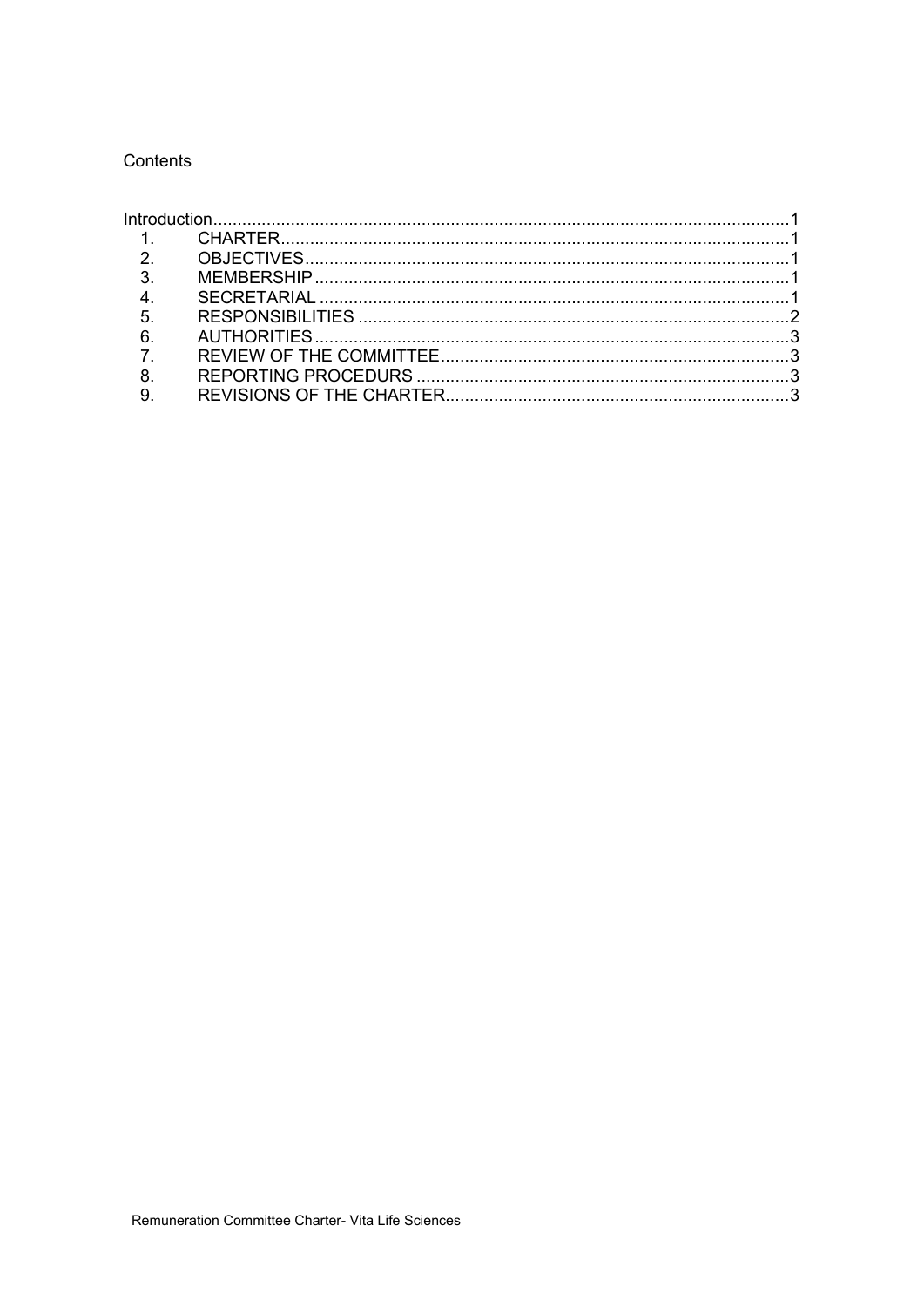# **Remuneration Committee Charter**

# **Vita Life Sciences Limited**

# **Introduction**

## **1. CHARTER**

- 1.1 The Remuneration Committee ("Committee") shall be a committee of the Board of directors of the Company ("Board") established by the Board.
- 1.2 This charter shall be available publicly on VLS's website: www.vitalifesciences.com.au

### **2. OBJECTIVES**

2.1 The objective of the Committee is to assist the Board in the establishment of remuneration policies and practices for the Company's Managing Director/ Chief Executive Officer, senior managers and staff, as well as to ensure director compensation is fair and current.

#### **3. MEMBERSHIP**

3.1 The number of members of the Committee shall be a minimum of two directors, a majority of whom should, where practicable, be independent non-executive directors. The Board shall appoint a Chairman from among the members of the **Committee.** 

#### **4. SECRETARIAL**

- 4.1 The secretary of the Committee shall be appointed by the Committee.
- 4.2 A quorum of members of the Committee shall be two non-executive directors. The Committee may have in attendance such members of management and such other persons including external advisers as it considers necessary to provide appropriate information and advice.
- 4.3 All directors who are non-members of the Committee shall be entitled, if invited by the Committee, to attend meetings of the Committee.
- 4.4 Reasonable notice of meetings and the business to be conducted shall be given to the members of the Committee and any other person invited by the Committee to attend.
- 4.5 Meetings shall be held not less than once per year having regard to when director and executive remuneration is due for review in terms of the Company's remuneration policies. Any member of the Committee may request a meeting at any time if they consider it necessary.
- 4.6 Meetings of the Committee may be held or participated in by conference call or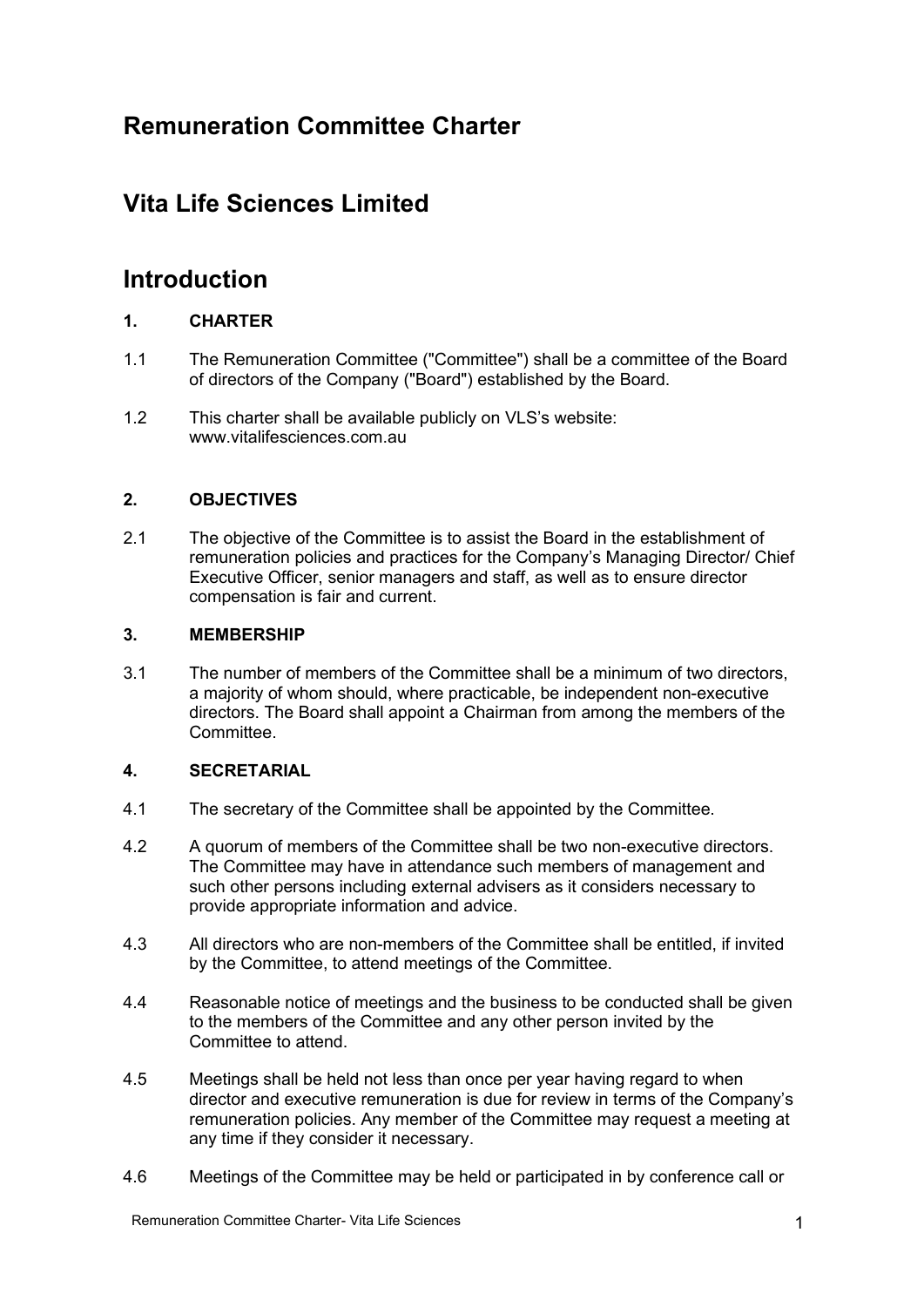similar means, and decisions may be made by circular or written resolution.

- 4.7 Minutes of all meetings shall be kept. Minutes of meetings of the Committee will be prepared for approval by the Committee and be circulated to the members of the Board.
- 4.8 The Committee must be provided with such internal resources as it considers necessary or desirable to fulfil its objectives.
- 4.9 The Company Secretary will provide such assistance as may be required by the Chairman in relation to preparation of the agenda, minutes or papers for the committee.

#### **5. RESPONSIBILITIES**

- 5.1 Subject to the limitations on the Committee's authorities, the responsibilities of the Committee are to review and make recommendations to the Board in relation to the following:
	- Setting and reviewing separately, the policies and practices of the Company regarding the remuneration of non-executive directors and the remuneration of executive directors and other senior management. The Remuneration Committee may take into account the performance review of senior managers when setting and/or reviewing their remuneration;
	- All components of the remuneration framework of the Managing Director and such other senior managers as the Board may from time to time determine. The components may include base salary, reimbursable expenses, bonuses, entitlements under employee incentive plans, Company share and option schemes, any equity based remuneration, and all other entitlements and benefits arising from their employment. The remuneration of senior managers who report directly to the Managing Director is subject to prior recommendation from the Managing Director;
	- the terms of employment contracts for the personnel referred to above;
	- the terms of any Company short or long-term incentive plans including any share and option schemes for employees and/or directors;
	- the terms of the Company's superannuation and/or pension schemes;
	- all components of the remuneration of the non-executive directors. Such components shall include base fees, supplemental fees for undertaking additional duties, reimbursable expenses, entitlements on retirement from or termination of Board membership, the process by which any pool of directors' fees which has been approved by shareholders is allocated to directors, and all other benefits and entitlements arising from their directorships;
	- considering such other matters relating to remuneration issues as may be referred to it by the Board;
	- any gender or other bias in remuneration for directors, senior managers or other employees of the Company; and